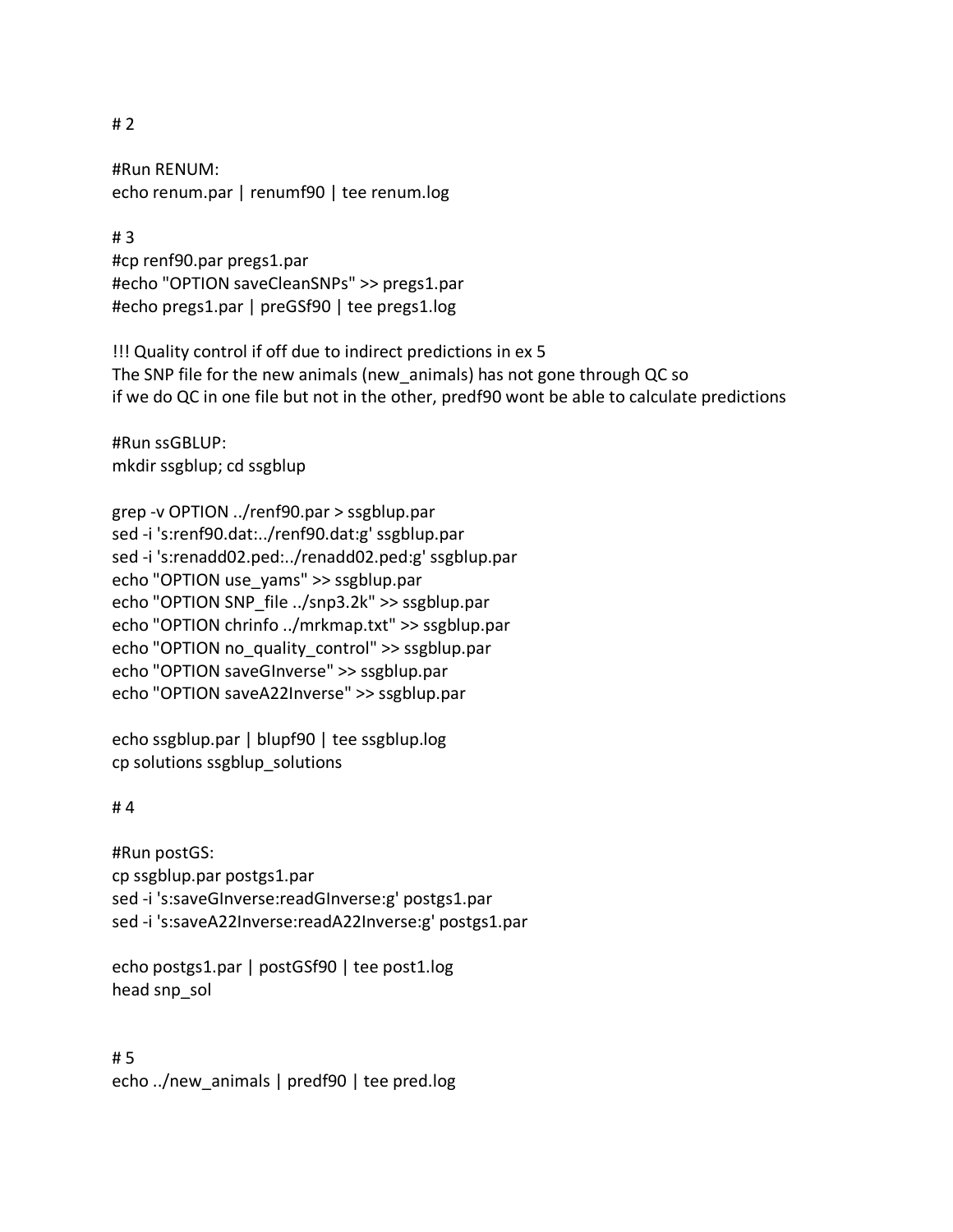cd ../

# 6 # Create a file with weights # For one iteratioin only the weights are 1 ... D=I

mkdir linear ; cd linear # Run blupf90 to save Gi, A22i and obtain solutions cp ../ssgblup/ssgblup.par . echo ssgblup.par | blupf90 | tee blup.log

# Run postGSf90 cp ../ssgblup/postgs1.par postgs2.par

# Creat a vector of weights D=I at first awk 'BEGIN { for (i==1;i<45000;i++) print 1}' > W echo "OPTION weightedG W" >> postgs2.par echo "OPTION Manhattan\_plot" >> postgs2.par echo "OPTION windows\_variance 20" >> postgs2.par

echo postgs2.par | postGSf90 | tee postgs.log

cd ../

mkdir non linear ; cd non linear # Run blupf90 to save Gi, A22i and obtain solutions cp ../ssgblup/ssgblup.par . echo ssgblup.par | blupf90 | tee blup.log

# Run postGSf90 cp ../ssgblup/postgs1.par postgs3.par

# Creat a vector of weights D=I at first awk 'BEGIN { for (i==1;i<45000;i++) print 1}' > W echo "OPTION which\_weight nonlinearA" >> postgs3.par echo "OPTION weightedG W" >> postgs3.par echo "OPTION Manhattan\_plot" >> postgs3.par echo "OPTION windows\_variance 20" >> postgs3.par

echo postgs3.par | postGSf90 | tee postgs.log

cd ../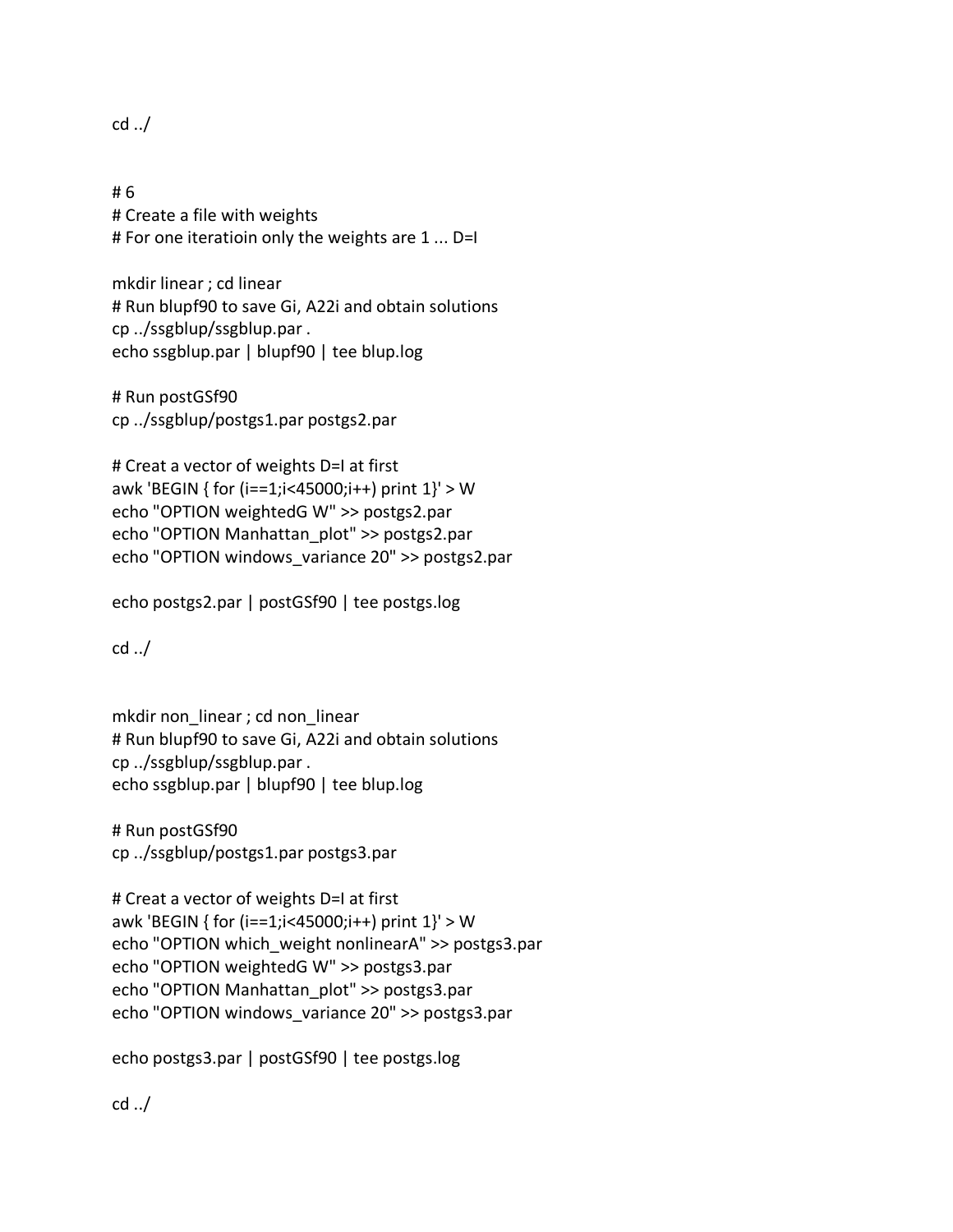# 7 # Use the option to compute p-values mkdir p\_val ; cd p\_val cp ../ssgblup/ssgblup.par blup.par cp ../ssgblup/postgs1.par postgs.par

echo "OPTION snp\_p\_value" >> blup.par echo "OPTION snp\_p\_value" >> postgs.par

time (echo blup.par | blupf90 | tee blup.log) real 0m18.862s user 1m49.026s sys 0m4.902s

time(echo postgs.par | postGSf90 | tee postgs2.log) real 3m37.744s user 41m13.562s sys 0m31.234s

# 8 # Run one more iteration, updating the weights cd ../linear

cp solutions solutions\_1 cp snp\_sol snp\_sol\_1 cp chrsnp chrsnp\_1 cp W W\_1 awk 'NR>1 {print \$7}' snp\_sol > W

echo ssgblup.par | blupf90 | tee ssgblup2.log echo postgs2.par | postGSf90 | tee postgs2.log

cd ../nonlinear cp solutions solutions\_1 cp snp\_sol snp\_sol\_1 cp chrsnp chrsnp\_1 cp W W\_1 awk 'NR>1 {print \$7}' snp\_sol > W

echo ssgblup.par | blupf90 | tee gblup2.log echo postgs3.par | postGSf90 | tee postgs2.log